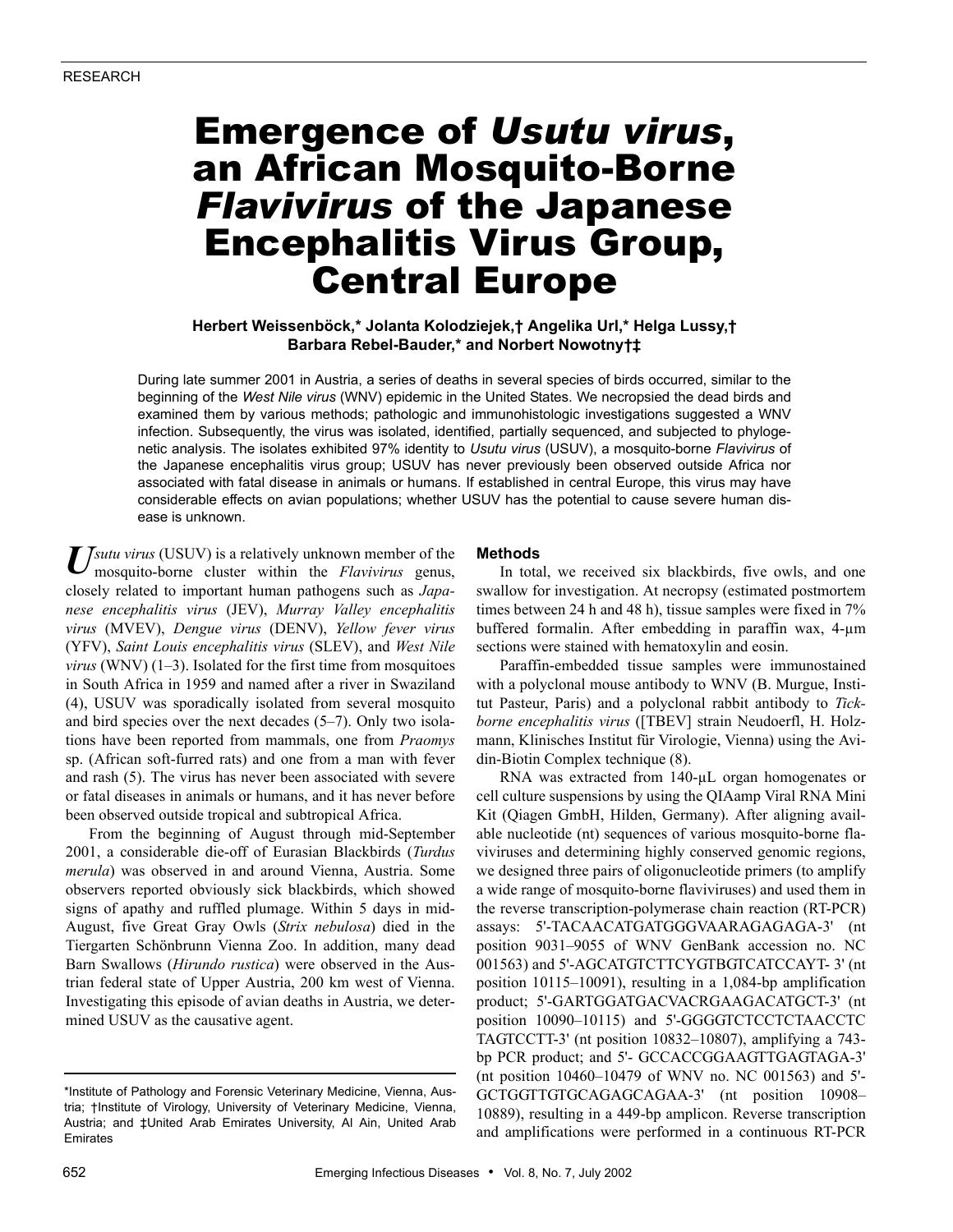method by using the QIAGEN OneStep RT-PCR Kit (Qiagen GmbH). Each 25-µL reaction mixture contained 5 µL 5X buffer (final MgCl2 concentration 2.5 mM), 0.4 mM deoxynucleoside triphosphate (dNTP), 10 U recombinant RNasin Ribonuclease Inhibitor (Promega, Madison, WI), 40 pmol forward and reverse primers, 1  $\mu$ L enzyme mix, and 2.5  $\mu$ L template RNA. Reverse transcription was performed for 30 min at 50°C. Following an initial denaturation for 15 min at 95°C, the reaction mixture was subjected to 45 cycles of heat denaturation at 94 $\rm ^{o}C$  for 30 s, primer annealing at 60 $\rm ^{o}C$  for 30 s, and DNA extension at 72°C for 1 min, completed by a final extension of 10 min at 72°C. Following RT-PCR, we performed electrophoresis on 20 µL of the amplicons in a 1.2% Tris acetate- EDTA-agarose gel. The gel was stained with ethidium bromide, and the bands were observed under UV light.

We excised the fragments from gel, extracted DNA, and performed sequencing PCR. The PCR products were sequenced in both directions by using the ABI Prism 310 genetic analyzer automated sequencing system (Perkin Elmer Instruments, Wellesley, MA). The nucleotide sequences were compiled and aligned with the corresponding sequences deposited in the GenBank database. Finally, we constructed a phylogenetic tree based on a 1,035-nt fragment in the NS5 genomic region. The following sequences have been included in the phylogenetic analysis: AF013384, *Koutango virus*; AF013413, *Yaounde virus*; D00246, Kunjin virus; AF202541, WNV (New York 1999); M12294, WNV; AF013367, *Cacipacore virus*; U15763, JEV; AF013360, Alfuy virus; AF013389,

MVEV; AF013412, USUV (South Africa); AF452643, USUV (Austria); AF013416, SLEV; M93130, DENV (type 3); and AF013417, YFV. The phylogenetic analysis was carried out by using Phylogeny Interference Program Package (PHYLIP), version 3.57c (available from: URL: http://evolution.genetics.washington.edu/phylip.html). We generated bootstrap resampling analysis of 100 replicates with the SEQBOOT program. Distance matrices were generated with the DNADIST/ Neighbor-Joining program; a translation/transversion ratio of 2.0. AF013417 (YFV) was used as outgroup.

Paraffin-embedded tissue samples were processed as described (9). For detection of WNV nucleic acid, an antisense digoxigenin- labeled riboprobe complementary to nt 4966– 5439 of WNV strain NY1999 was generated from plasmid pWNNY-88B-14 (W.I. Lipkin, Emerging Diseases Laboratory, Irvine, CA). The final concentration of the probe was approximately 0.5 ng/ $\mu$ L. For detection of USUV nucleic acid, we used a digoxigenin-labeled oligonucleotide probe with the sequence: 5'- TCGCATAACTTTCACCACCTTGTGTTTGTA GGTCAGCTC-3', which is complementary to nt 367-328 of the accessible partial sequence of the NS5 gene of USUV (GenBank accession no. AF013412). The final probe concentration was approximately  $0.25$  ng/ $\mu$ L.

## **Results**

Necropsy showed grossly swollen livers and spleens, as well as seromucous enteritis in all blackbirds and owls; histology showed various degrees of multifocal acute necrosis in liver and spleen. Although the blackbirds did not show



Figure 1. Histology and detection of viral signals in paraffin-embedded tissue sections of birds infected with *Usutu virus* (USUV). A–C, Eurasian Blackbird; D–F, Great Gray Owl; A, no histologic lesions present, hematoxylin and eosin staining; B, immunohistochemistry, using a polyclonal antibody to *West Nile virus*, shows numerous positive neurons; C, in situ hybridization with USUV-specific oligonucleotide probe shows a staining pattern comparable with that in B; D, microglial nodule within the cerebral cortex, hematoxylin and eosin staining; E, immunohistochemistry shows single positive neurons within a glial nodule; F, in situ hybridization shows several positive neurons next to a glial nodule. Bar = 75µm (A–C); 50µm  $(D-F)$ .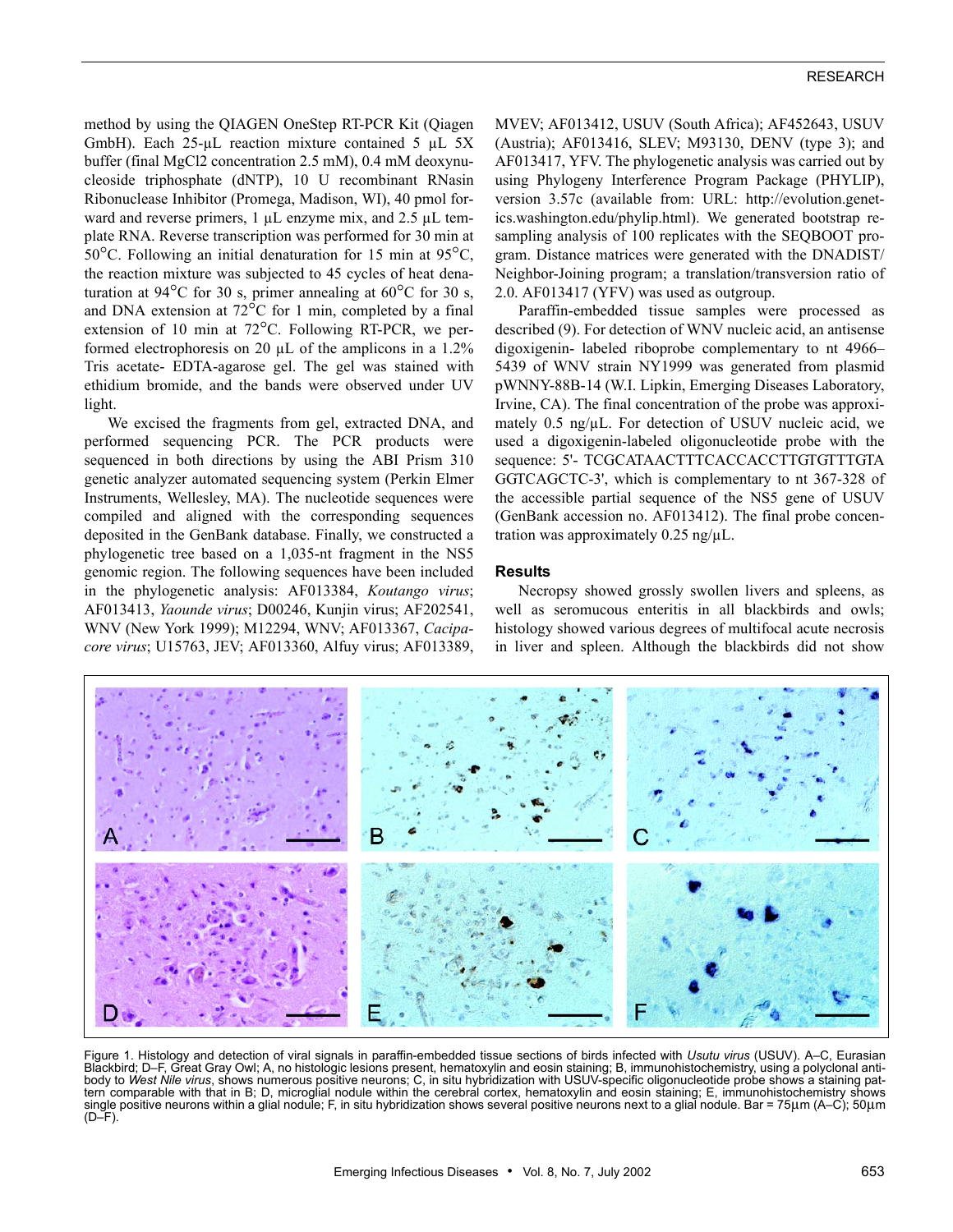## RESEARCH

obvious histologic brain lesions, the owls had encephalitis, predominantly shown as multifocal areas of neuronophagia and microgliosis (Figure 1, A and D). Pathohistologic and immunohistochemical investigation of the swallow did not yield useful results because of severe autolysis.

Immunohistochemistry (IHC) with polyclonal antibodies to WNV was positive in 10 of 11 brains, showing reaction products in neurons and their processes and in the cytoplasm of microglial cells in glial nodules (Figure 1, B and E). Positive reactions were also present in kidney, spleen, liver, lung, and autonomous ganglia of the gastrointestinal tract. Brain and kidney samples from WNV-infected birds from the United States and Israel, respectively, were positive controls; blackbirds that died from trauma were negative controls. IHC with polyclonal antibodies to TBEV, another flavivirus found in central Europe, showed negative results. RT-PCR with WNVspecific primers and ISH with a WNV-specific probe were negative. Infection with a flavivirus related to WNV would account for the cross-reactivity of a polyclonal antibody used in IHC and the negative outcome of the WNV-specific assays.

Organ homogenates of blackbirds and owls were added to Vero cell cultures. After 24–48 hours, a cytopathic effect of cell rounding could be observed; 1 to 2 days later, the affected cells detached and floated in the medium.

RT-PCRs with universal flavivirus primers resulted in clear PCR amplification products of the expected lengths. The primers were designed to amplify overlapping PCR products in the NS5 genomic region of mosquito-borne flaviviruses. RT-PCRs were performed both on the original organ homogenates and on cell culture suspensions, with identical results. Despite a poor state of preservation, organ homogenates of the swallow also proved positive by RT-PCR.

The PCR products (1,084 bp, 743 bp, and 449 bp) were directly sequenced in both directions; the compiled nucleotide sequences (a stretch of 1,877 bp, representing approximately 17% of flavivirus genome) were aligned and compared with other sequences by using the Basic Local Alignment Search Tool (BLAST) search (National Center for Biotechnology Information, National Institutes of Health, Bethesda, MD). The sequence obtained from the Austrian dead birds was 97% identical with a 1,035-nt fragment of USUV (GenBank accession no. AF013412; [2]), an African mosquito-borne flavivirus in the JEV group. To investigate the genetic relationship of the Austrian USUV with other flaviviruses in the JEV antigenic complex, we constructed a phylogenetic tree by using the programs in the PHYLIP package; we also included in the phylogenetic analysis three other important mosquito-borne flaviviruses (YFV, SLEV, and DENV3). The phylogenetic tree (Figure 2) demonstrates the close genetic relationship between USUVs isolated in South Africa and in Austria; therefore, we classified the Austrian USUV as part of the JEV group of flaviviruses. At the amino-acid level, the Austrian and the South African USUV isolates proved (in the investigated 1,035-nt region) to be 100% identical.



Figure 2. Phylogenetic analysis of several members of the *Japanese encephalitis virus* (JEV) group and selected other mosquito-borne fla-viviruses demonstrates the close genetic relationship of the Austrian *Usutu virus* (USUV) isolate with the South African USUV (red underlay); well-known members of the JEV group are highlighted in red; distinct branches are formed by *Saint Louis encephalitis virus*, *Dengue virus* (type 3), and *Yellow fever virus*. The partial nucleotide sequence of the Austrian USUV isolate used in the phylogenetic tree has been deposited in the GenBank database under accession no. AF452643.

With an oligonucleotide probe specific for USUV, ISH showed presence of viral nucleic acid in the cytoplasm of neurons in a distribution pattern closely matching IHC (Figure 1, C and F). Regarding other organs, however, kidneys of only two birds were positive, probably reflecting RNA degradation due to postmortem times >24 h.

#### **Discussion**

We demonstrated the presence of a mosquito-borne flavivirus, never before observed outside tropical and subtropical Africa, in the continental climate of central Europe, where winter temperatures are as low as -20<sup>o</sup>C. Since we also detected USUV nucleic acid in a Barn Swallow, the virus was probably introduced to the Austrian bird population by swallows or other migrating birds. Bird die-offs in various bird species in different areas of Austria suggest that the virus has already adapted to local mosquito species, which are probably transmitting the virus. Isolating the virus from local mosquitoes has not been attempted thus far but is planned. During a retrospective survey of paraffin-embedded blackbird tissues by IHC and RT-PCR, we also detected USUV in a blackbird that died a year earlier (2000). A partial nucleotide sequence of this USUV proved to be 100% identical to the sequences of the 2001 USUV isolates. Although no severe bird die-offs were observed in 2000, we think that USUV may already be established and be overwintering in Austria (rather than being newly introduced in 2 consecutive years). Comparable with the introduction of WNV to North America in 1999, where the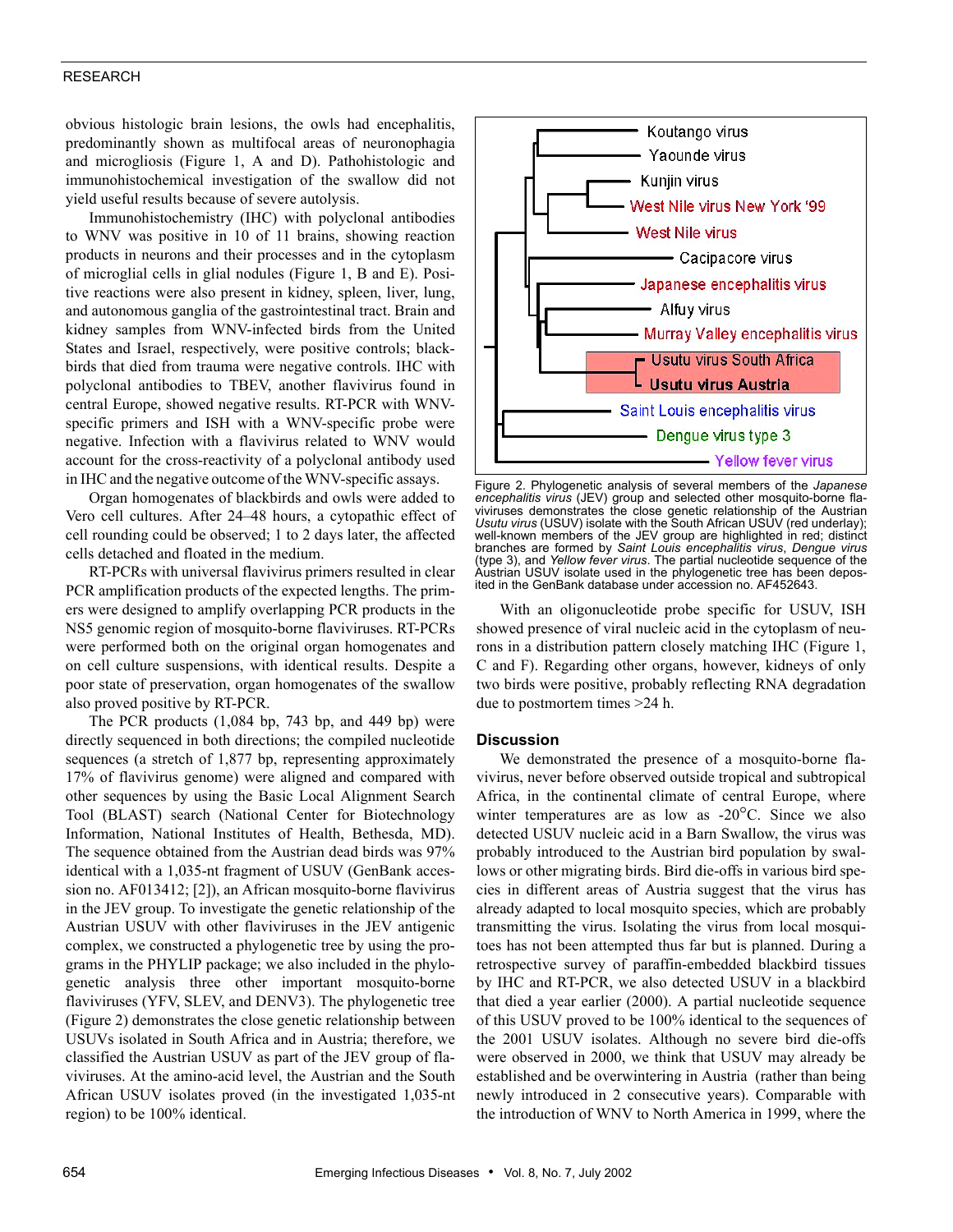virus propagated in local mosquito species and then rapidly spread from New York to >20 states in the United States and Canada (10), we foresee a similar scenario for USUV in Europe.

This study shows for the first time that USUV is highly pathogenic for several different species of birds. Because full sequence data of USUV isolates are not available (only a short [1,035-bp] fragment of one USUV isolate has been deposited in the GenBank database), we cannot fully compare the strain isolated here with the African isolates. We cannot provide information on amino acid changes that might contribute to altered pathogenic properties. For the closely related WNV, the pathogenicity for birds seems to depend on the virus strain and whether the virus affects a previously exposed or unexposed population. The WNV strain that appeared in North American birds in 1999 is closely related to a strain isolated in Israel; this strain is associated with avian deaths in both countries (11–14). Certain other WNV strains, such as those responsible for recent outbreaks in Romania and Russia in humans (15,16) and in Italy and France in equines (17,18), were not associated with avian deaths. Also, the fact that certain avian species, such as Eurasian Blackbirds, Great Gray Owls, and Barn Swallows in Austria, are especially vulnerable to USUV infection, is reminiscent of the observation that WNV in North America has primarily affected American Crows and Blue Jays (19,20).

The emergence of WNV in the United States in 1999 and USUV in central Europe in 2000–2001 is an indication of future virus activity. The next mosquito-borne flavivirus, which might be introduced to regions far from its original habitats, may be highly pathogenic for humans, farm animals, or pets, as many strains of JEV group are. We could speculate whether global warming or other environmental factors may have contributed to the introduction and maintenance of USUV, formerly restricted to tropical and subtropical areas, in a much colder climate. As a consequence of the introduction of USUV to Central Europe, surveillance programs for mosquito-borne flaviviruses in general (based on virus detection in mosquitoes and dead birds, as well as epidemiologic investigations) should be established in Europe, like those initiated in the United States after the first occurrence of WNV (19,20). Moreover, we will have to fully sequence USUV, establish serologic test systems, and evaluate the spread and pathogenic potential to control this new virus infection in Central Europe.

#### **Acknowledgments**

We thank K. Fragner, I. Friedl, and A. Maderner for excellent technical assistance; K. Bittermann for professional help with the photodocumentation; Z. Hubálek for discussion and advice, and K. Truschner for submitting a dead swallow and providing epidemiologic data.

This study was supported by a grant of the Hochschuljubiläumsstiftung of the City of Vienna (H108/2000).

Dr. Weissenböck is an associate professor at the University of Veterinary Medicine, Vienna. His research interests include neuropathology, neurovirology, and molecular pathology.

#### **References**

- 1. Usutu virus. In: Karabatsos N, editor. International catalogue of arboviruses including certain other viruses of vertebrates. 3rd ed. San Antonio: Am Soc Trop Med Hyg;1985. p.1059–60.
- 2. Kuno G, Chang GJ, Tsuchiya KR, Karabatsos N, Cropp CB. Phylogeny of the genus *Flavivirus*. J Virol 1998;72:73–83.
- 3. Poidinger M, Hall RA, Mackenzie JS. Molecular characterization of the Japanese encephalitis serocomplex of the flavivirus genus. Virology 1996;218:417–21.
- 4. Woodall JP. The viruses isolated from arthropods at the East African Virus Research Institute in the 26 years ending December 1963. Proc E Afr Acad 1964;2:141–6.
- 5. Adam F, Diguette J-P. Virus d' Afrique (base de donnes). Centre collaborateur OMS de référence et de recherche pour les arbovirus et les virus de fièvres hémorrhagiques (CRORA); Institut Pasteur de Dakar. Available from: URL: http://www.pasteur.fr/recherche/banques/CRORA/
- 6. Cornet M, Robin Y, Chateau R, Heme G, Adam C, Valade M, et al. Isolement d'arbovirus au Sénégal Oriental a partir de moustiques (1972–1977) et notes sur l'épidémiologie des virus transmis par les Aedes en particulier du virus amaril. Cahiers ORSTOM, Série Entomologie médicale et Parasitologie 1979;17:149–63.
- 7. Odelola HA, Fabiyi A. Antigenic relationships among Nigerian strains of West Nile virus by complement fixation and agar gel precipitation techniques. Trans R Soc Trop Med Hyg 1976;70:138–44.
- 8. Weissenböck H, Suchy A, Holzmann H. Tick-borne encephalitis in dogs: neuropathological findings and distribution of antigen. Acta Neuropathol (Berl) 1998;95:361–6.
- 9. Graber HU, Muller CF, Vandevelde M, Zurbriggen A. Restricted infection with canine distemper virus leads to down-regulation of myelin gene transcription in cultured oligodendrocytes. Acta Neuropathol 1995;90:312–8.
- 10. Centers for Disease Control and Prevention. Weekly Update: West Nile virus activity—United States, September 26–October 2, 2001. MMWR Morb Mortal Wkly Rep 2001;50:857
- 11. Giladi M, Metzkor-Cotter E, Martin DA, Siegman-Igra Y, Korczyn AD, Rosso R, et al. West Nile encephalitis in Israel, 1999: the New York connection. Emerg Infect Dis 2001;7:659–61.
- 12. Jia XY, Briese T, Jordan I, Rambaut A, Chi HC, Mackenzie JS, et al. Genetic analysis of West Nile New York 1999 encephalitis virus [letter]. Lancet 1999;354:1971–2.
- 13. Lanciotti RS, Roehrig JT, Deubel V, Smith J, Parker M, Steele K, et al. Origin of the West Nile virus responsible for an outbreak of encephalitis in the northeastern United States. Science 1999;286:2333–7.
- 14. Weinberger M, Pitlik SD, Gandacu D, Lang R, Nassar F, Ben David D, et al. West Nile fever outbreak, Israel, 2000: epidemiologic aspects. Emerg Infect Dis 2001;7:686.
- 15. Platonov AE, Shipulin GA, Shipulina OY, Tyutyunnik EN, Frolochkina TI, Lanciotti RS, et al. Outbreak of West Nile virus infection, Volgograd Region, Russia, 1999. Emerg Infect Dis 2001;7:128–32.
- 16. Tsai TF, Popovici F, Cernescu C, Campbell GL, Nedelcu NI. West Nile encephalitis epidemic in southeastern Romania. Lancet 1998;352:767– 71.
- 17. Murgue B, Murri S, Zientara S, Durand B, Durand JP, Zeller H. West Nile outbreak in horses in southern France, 2000: the return after 35 years. Emerg Infect Dis 2001;7:692–6.
- 18. Cantile C, Di Guardo G, Eleni C, Arispici M. Clinical and neuropathological features of West Nile virus equine encephalomyelitis in Italy. Equine Vet J 2000;32:315.